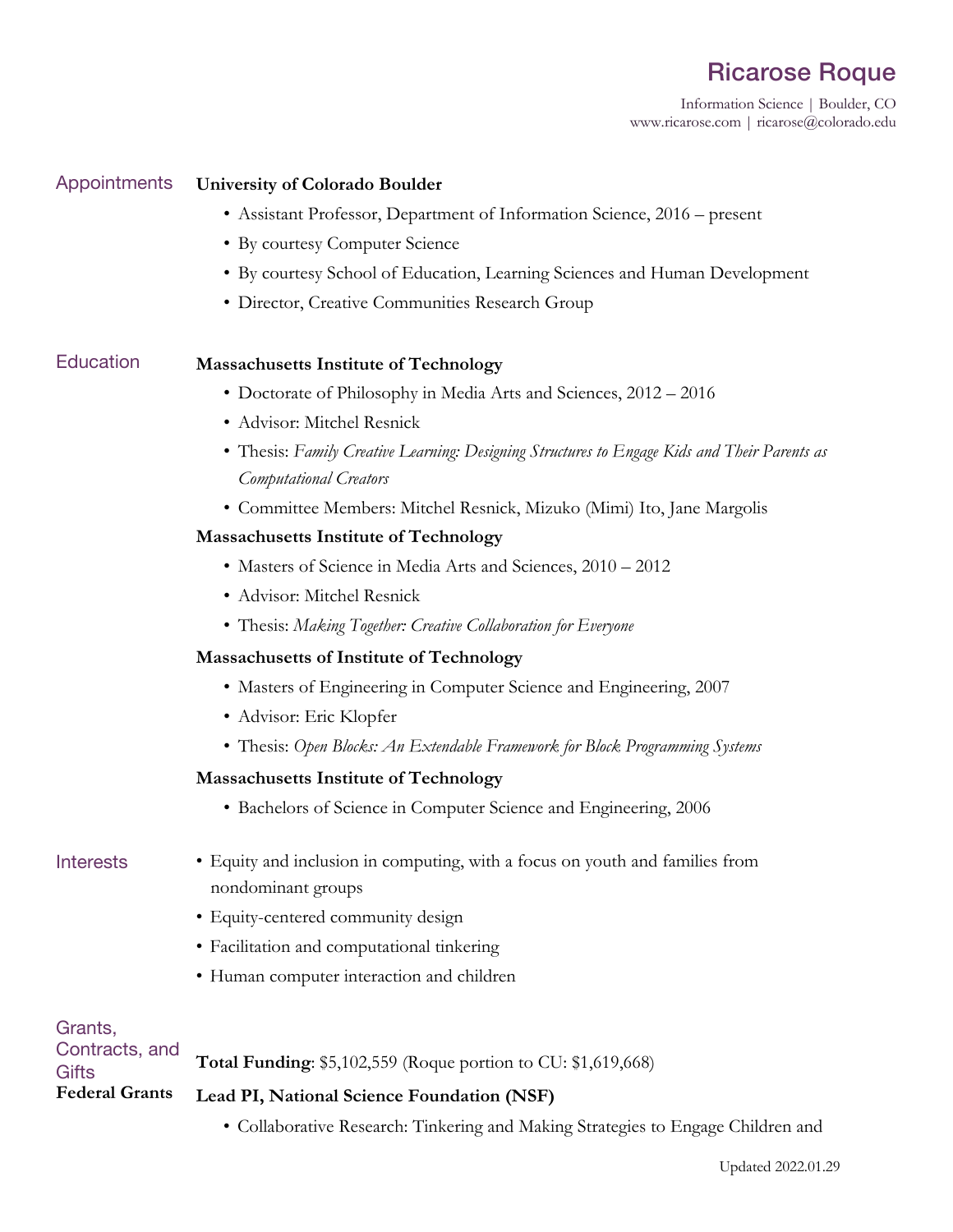Families in Creating with Code

- Collaborating PIs and Orgs: Mike Petrich and Karen Wilkinson (Exploratorium) and Natalie Rusk (MIT)
- Amount: \$2,370,438 (\$951,516 to CU Boulder)
- Duration: 2020-2023

## **PI, National Science Foundation (NSF)**

- Designing and Researching a Program for Preparing Teachers as Facilitators of Computational Making Activities in Classroom and Informal Learning Environments
- Co-PI: Melissa Braaten (University of Colorado Boulder)
- Amount: \$449,994
- Duration: 2019-2023

## **PI, Institute of Museum and Library Services (IMLS) National Leadership Grant for Libraries**

- Families Creating Together: Engaging Children and Parents in Design-Based Activities for the Cultivation of Computational Literacy
- Amount: \$385,327
- Duration: 2017 2022

## **Foundations PI, LEGO Foundation** (Subcontract)

- Learning through Play with PicoPlay
- Collaborating PIs and Orgs: Mitchel Resnick, Natalie Rusk, Rupal Jain (MIT), Mike Petrich and Karen Wilkinson (Exploratorium), Brazilian Creative Learning Network
- Additional network collaborators: National Education Collaboration Trust (South Africa), University of Johannesburg (South Africa), Africa Code Week, Pratham (India), Edukreativos (Mexico), and Future Classroom Lab at University College Copenhagen (Denmark)
- Amount: \$2,190,000 (\$126,031 to CU Boulder)
- Duration: 2021-2023

## **PI, Future of Privacy Forum Education Innovation Foundation**

- Investigating How Families Understand and Make Decisions Around Privacy
- Amount: \$30,000 (Gift)
- Duration: 2019

### **Internal Project Co-PI, CU Office of Engagement and Outreach Faculty Grant Grants**

- Communities Code Engaging Underrepresented Youth in Creative Computing
- Amount: \$24,000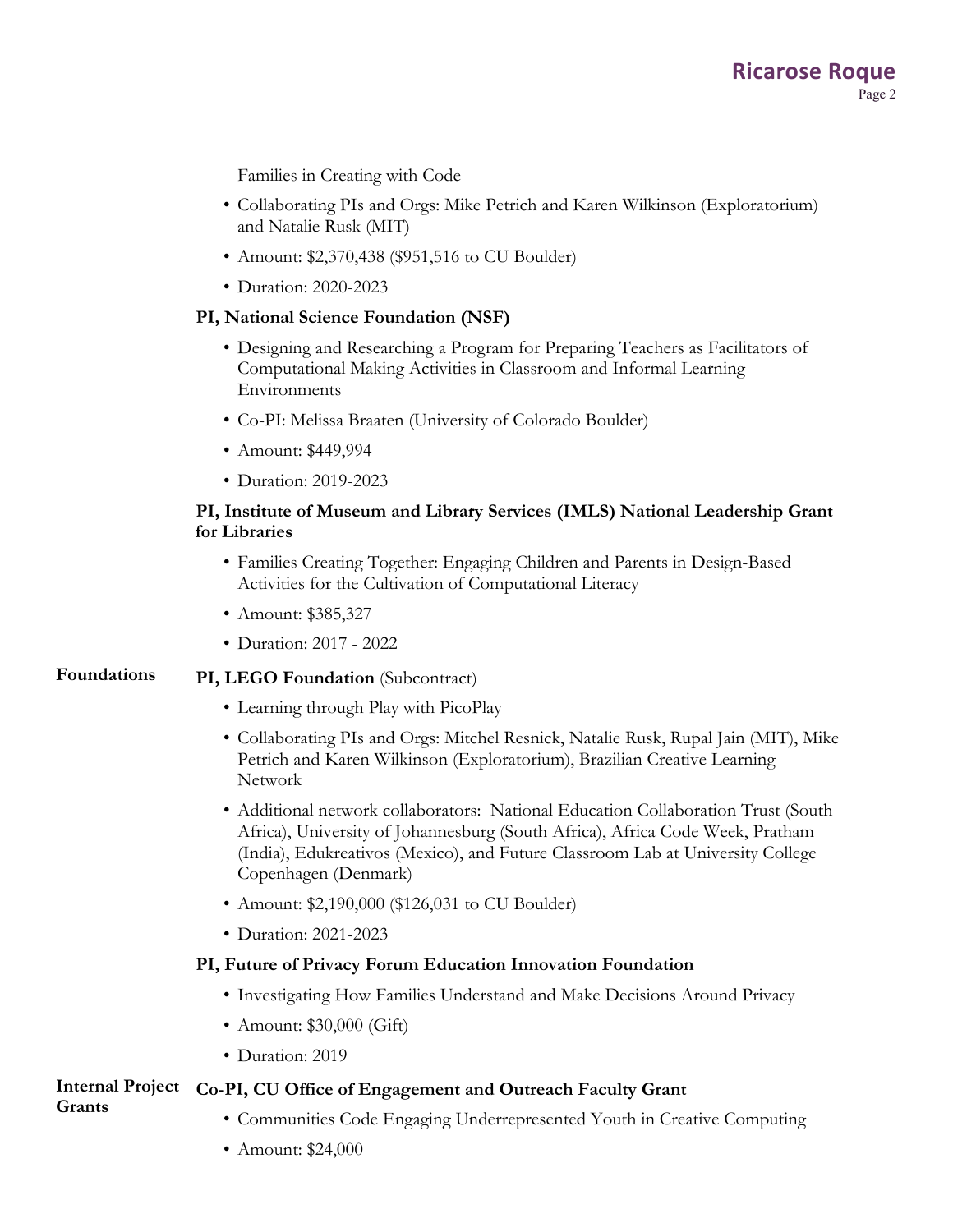• Duration: 2019-2023 (Extended)

## **PI, CU UROP Team Grant**

- Becoming Facilitators: How Informal Educators Learn to Support Others in Creative Computing
- Amount: \$6,000
- Duration: 2018-2019

## **PI, CU Office of Engagement and Outreach Faculty Grant**

- Communities Code Engaging Underrepresented Youth in Creative Computing
- Amount: \$22,000
- Duration: 2018-2019

## **PI, CU UROP Team Grant**

- StoryLamp: An interactive storytelling toolkit for early childhood to support the cultivation of computational literacy
- Amount: \$3,000
- Duration: 2018-2019

## **Co-PI, CU Office of Engagement and Outreach Faculty Grant**

- Communities Code Engaging Underrepresented Youth in Creative Computing
- Amount: \$23,800
- Duration: 2017-2018

## **PI, CU UROP Team Grant**

- Engaging Families in Creative Computing through Story-Making
- Amount: \$3,000
- Duration: 2017-2018

## Awards and **Honors**

- Honorable Mention for Best Paper, ACM Interaction Design and Children (IDC), 2021
- Outstanding Faculty Mentor Award, Graduate School, CU Boulder (2021)
- Finalist for Best Paper, International Conference of the Learning Sciences (ICLS), 2018
- Best Student Paper, ACM Interaction Design and Children (IDC), 2018
- Finalist for Best Paper, International Conference of the Learning Sciences (ICLS), 2016
- Finalist for Best Student Paper, International Conference of the Learning Sciences (ICLS), 2016
- Oxford Internet Institute Fellow, Summer Doctoral Program, 2015
- Computer Science Collaboration Project Mini-Grant for Engaging Hispanic/Latino(a)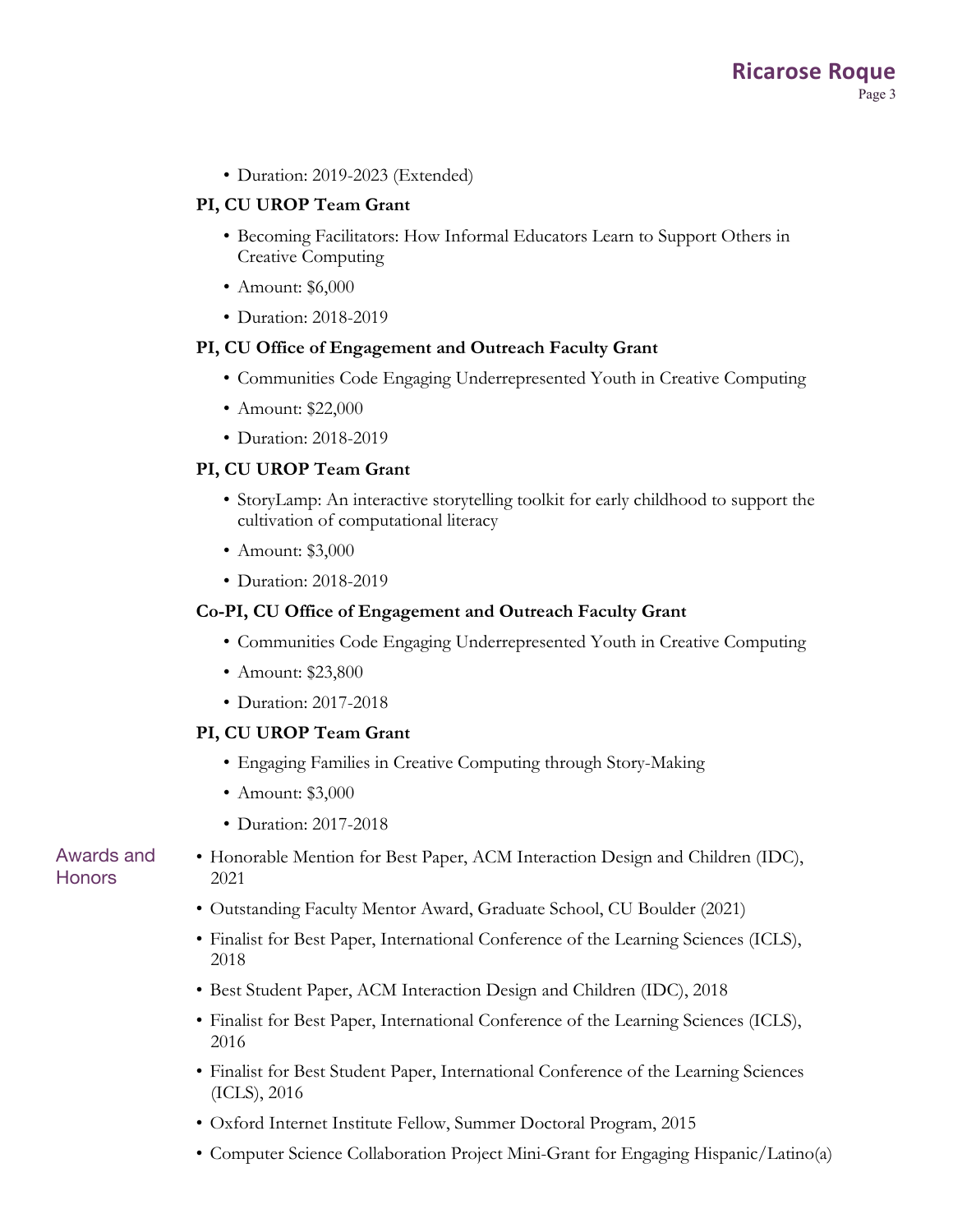Youth for *Creatividad, Computacion, and Communidad: Family Computer Science Nights at Agua Fria*, 2012

- National Science Foundation Graduate Fellowship, 2011
- Google Anita Borg Scholarship, 2011

- Affiliations Future of Youth Public Librarian Education, Funded by Institute of Museum and Library Services, Advisory Board Member, 2020-present
	- Multi-Gen STEM Makerspaces in Affordable Housing: Co-Designing a Model with the Community, Funded by National Science Foundation, Advisory Board Member, 2020-present
	- PEAR Institute, Family Engagement in STEM, Advisory Board Member, 2020
	- PBS SciGirls Season 5, Funded by National Science Foundation, Advisory Board Member, 2018
	- Berkman Klein Center for Internet and Society at Harvard University: Faculty Associate (2016-2017), Fellow, (2015-2016)
	- STELAR ITEST Fellow, 2017
	- LA Makerspace: Advisory Board Member, 2014 2017
	- Exploratorium, Tinkering Studio: Tinkerer-in-Residence, January 2015 & January 2016
	- Children's Museum of Pittsburgh: Artist-in-Residence, August 2013

Authors underlined are students I mentored.

**Conference Proceedings** (Peer-Reviewed) [C18] **Roque, R**., Tamashiro, M., McConnell, K., Granados, J. (2021) Opportunities and Limitations of Construction Kits in Culturally Responsive Computing Contexts: Lessons from ScratchJr and Family Creative Learning. *In the Proceedings of the ACM Interaction Design and Children (IDC 2021)* (pp. 246-256) Virtual Conference*.* **(Honorable Mention for Best Paper)** (36% Acceptance Rate)

- [C17] Yu, J., Devore, A., and **Roque, R**. (2021) Parental Mediation for Young Children's Use of Educational Media: A Case Study with Computational Toys and Kits. *In Proceedings of the 2021 CHI Conference on Human Factors in Computing Systems (CHI ' 21).* (pp. 1-12) Yokohama, Japan. ACM. New York, NY USA. (26% Acceptance Rate)
- [C16] **Roque, R.** (2020) Qualities of Identity Resources in Creative Computing Activities**.** In Gresalfi, M. & Horn, I.S., *The Interdisciplinarity of the Learning Sciences: The International Conference of the Learning Sciences (ICLS) 2020, Volume 1 (pp. 207-*214). Nashville, TN: International Society of the Learning Sciences. (38% Acceptance Rate)
- [C15] Yu, J., Chenke, B., **Roque, R**. (2020) Considering Parents in Coding Kit Design: Understanding Parents' Perspectives and Roles. In *Proceedings of the 2020 CHI Conference on Human Factors in Computing Systems* (CHI). (pp. 1-14). Honolulu,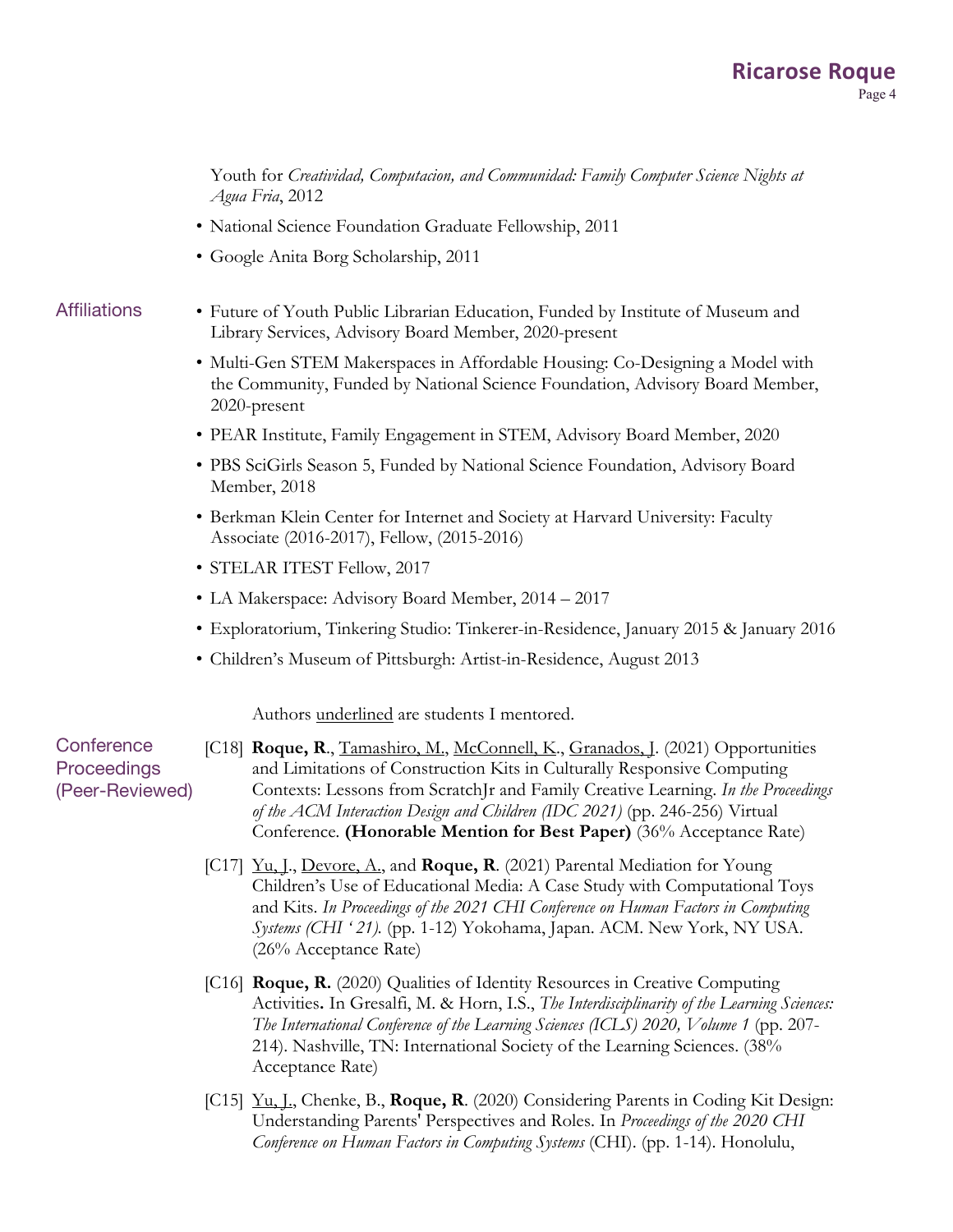Hawaii. (23.8% Acceptance Rate)

- [C14] Yu, J., Zheng, C., Tamashiro, M., Gonzalez-millan, C. & **Roque, R**. (2020) CodeAttach: Engaging Young Children in Computational Thinking Through Physical Play Activities. *In Proceedings of the Fourteenth International Conference on Tangible, Embedded, and Embodied Interaction (TEI)*, (pp. 453-459), Sydney, NSW, Australia. (28% Acceptance Rate)
- [C13] **Roque, R**. & Stamatis, K. (2019) It's about relationships: Examining facilitation as a relational practice. In Kalir, J.H. & Filipak, D., *Proceedings of the 2019 Connected Learning Summit (CLS),* (pp. 155-163). Irvine, CA: ETC Press.
- [C12] Widman, S. & **Roque, R**. (2019) Parent perspectives on interfacing with computing opportunities in library settings. In Kalir, J.H. & Filipak, D., *Proceedings of the 2019 Connected Learning Summit (CLS),* (pp. 180-188). Irvine, CA: ETC Press.
- [C11] Tamashiro, M., Burd, L., & **Roque, R.** (2019) Creative Learning Kits for Physical Microworlds: Supporting the making of meaningful projects using lowcost materials. In *Proceedings of the 18th ACM International Conference on Interaction Design and Children (IDC)* (pp. 514-519). ACM. (33% Acceptance Rate)
- [C10] **Roque, R.** & Jain, R. (2018) Becoming facilitators of creative computing in informal learning contexts. In Kay, J & Luckin, R., *Rethinking learning in the digital age: Making the learning sciences count: The International Conference of the Learning Sciences (ICLS) 2018, Volume 1* (pp. 592-599). London: International Society of the Learning Sciences. **(Finalist for Best Paper)** (32% Acceptance Rate)
- [C9] Yu, J. & **Roque, R.** (2018) A Survey of computational kits and toys for young children. In Proceedings of the 17<sup>th</sup> ACM Conference on Interaction Design and Children *(IDC)*. (pp. 289-299) Trondheim, Norway. **(Awarded Child Computer Interaction Best Student Paper)** (29% Acceptance Rate)
- [C8] Powell, D., Gyory, P., **Roque, R.**, & Bruns, A. (2018) The telling board: An interactive storyboarding tool for children. *In Proceedings of the 17th ACM Conference on Interaction Design and Children (IDC)*. (pp. 289-299) Trondheim, Norway. (pp. 575-580) (29% Acceptance Rate)
- [C7] **Roque, R.**, Lin, K., & Liuzzi, R. (2016) "I'm not just a mom": Parents developing multiple roles in creative computing. In C. K. Looi, Polman, J., Cress, U., & Reimann, P., *Transforming learning, empowering learners: The International Conference of the Learning Sciences (ICLS) 2016, Volume 1* (pp. 663-670). Singapore: International Society of the Learning Sciences. **(Finalist for best paper and Finalist for best student paper)** (31% Acceptance Rate)
- [C6] **Roque, R.**, Lin, K. & Liuzzi, R. (2015) Engaging parents as creative learning partners in computing. In Lindwall, O., Häkkinen, P., Koschmann, T., Tchounikine, P., & Ludvigsen, S. *Proceedings of the 2015 Computer-Supported Collaborative Learning (CSCL) Conference, Volume 2* (pp. 687-688)*.* Göteborg, Sweden: International Society of the Learning Sciences. (45% Acceptance Rate)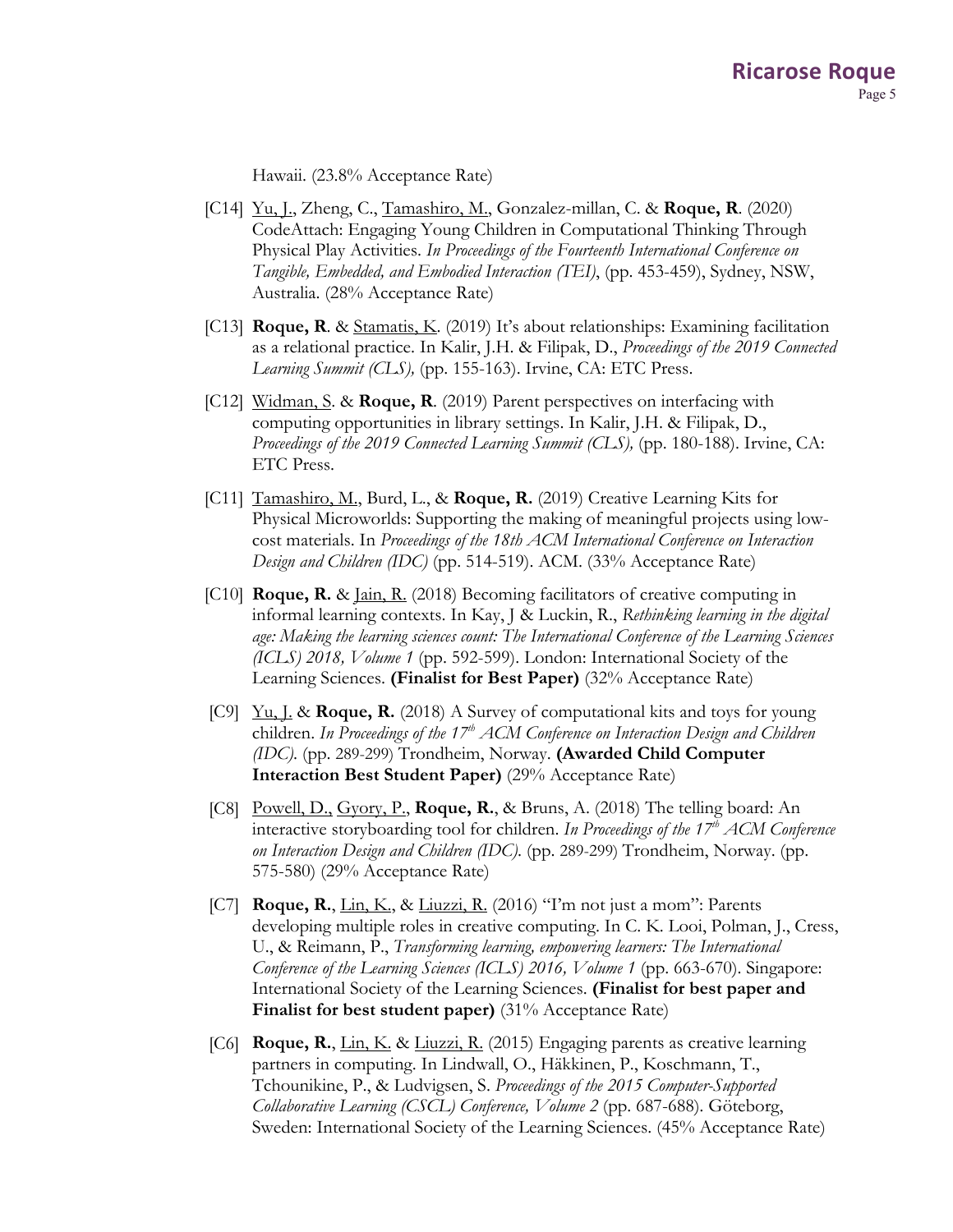- [C5] **Roque, R.**, Rusk, N., Beck, L., Chen, X. (2014) Family creative learning: Engaging parents and children as learning partners in creative technology workshops. In J. L. Polman, Kyza, E. A., O'Neill, D. K., Tabak, I., Penuel, W. R., Jurow, A. S., O'Connor, K., Lee, T., & D'Amico, L., *Learning and becoming in practice: The International Conference of the Learning Sciences (ICLS) 2014, Volume 3* (pp. 1623-1624). Boulder, CO: International Society of the Learning Sciences. (52% Acceptance Rate)
- [C4] **Roque, R.**, Kafai, Y., and Fields, D. (2012) From tools to communities: Designs to Support Online Creative Collaboration in Scratch. *In Proceedings of* 11th *International Conference on Interaction Design and Children* (IDC). (pp. 220-223) Bremen, Germany. (31% Acceptance Rate)
- [C3] **Roque, R.**, Rusk, N., Blanton, A. (2013) Youth roles and development of leadership in an online creative community. In Rummel, N., Kapur, M., Nathan, M., & Puntambekar, S. *Proceedings of the Computer Supported Collaborative Learning (CSCL) Conference. Volume 1,* (pp. 399-406) Madison, WI: International Society of the Learning Sciences. (36% Acceptance Rate)
- [C2] Kafai, Y., **Roque, R**., Fields, D., Monroy-Hernandez, A. (2011) Collaboration by choice: Youth online creative collabs in Scratch. In T. Hirashima et al. (Eds.) (2011). *Proceedings of the 19th International Conference on Computers in Education*. (pp. 189-193) Chiang Mai, Thailand: Asia-Pacific Society for Computers in Education.
- [C1] Brennan, K., Valverde, A., Prempeh, J., **Roque, R**., Chung, M. (2011) More than code: The significance of social interactions in young people's development as interactive media creators. In T. Bastiaens & M. Ebner (Eds.), *Proceedings of EdMedia: World Conference on Educational Media and Technology 2011* (pp. 2147-2156). Waynesville, NC: Association for the Advancement of Computing in Education (AACE). **(Outstanding Paper Award)**

Journal Articles (Peer-Reviewed) [J7] Yu, J., Granados, J., Hayden, R., and **Roque, R.** (2021) Parental Facilitation of Young Children's Technology-based Learning Experiences from Families with Limited Resources During the COVID-19 Pandemic. *In Proceedings of the ACM Human-Computer Interaction (PACM HCI)*. 5, CSCW2, Article 207, 27 pages.

- [J6] **Roque, R**. & Rusk, N. (2019) Youth perspectives on their development in a coding community. *Information and Learning Sciences.* 120(5/6): 327-348.
- [J5] Yu, J. & **Roque, R.** (2019) A review of computational toys and kits for young children. *International Journal of Child-Computer Interaction, 21,* 17-36.
- [J4] **Roque, R.**, Dasgupta, S., & Costanza-Shock, S. (2016) Children's civic engagement in the Scratch Online Community. *Social Sciences.* 5(4): 1-17.
- [J3] Kafai, Y., Fields, D., **Roque, R**., Burke, Q., Monroy-Hernandez, A. (2012) Collaborative agency in youth online and offline creative production in Scratch. *Research and Practice In Technology Enhanced Learning (RPTEL)*, 7(2): 63-87.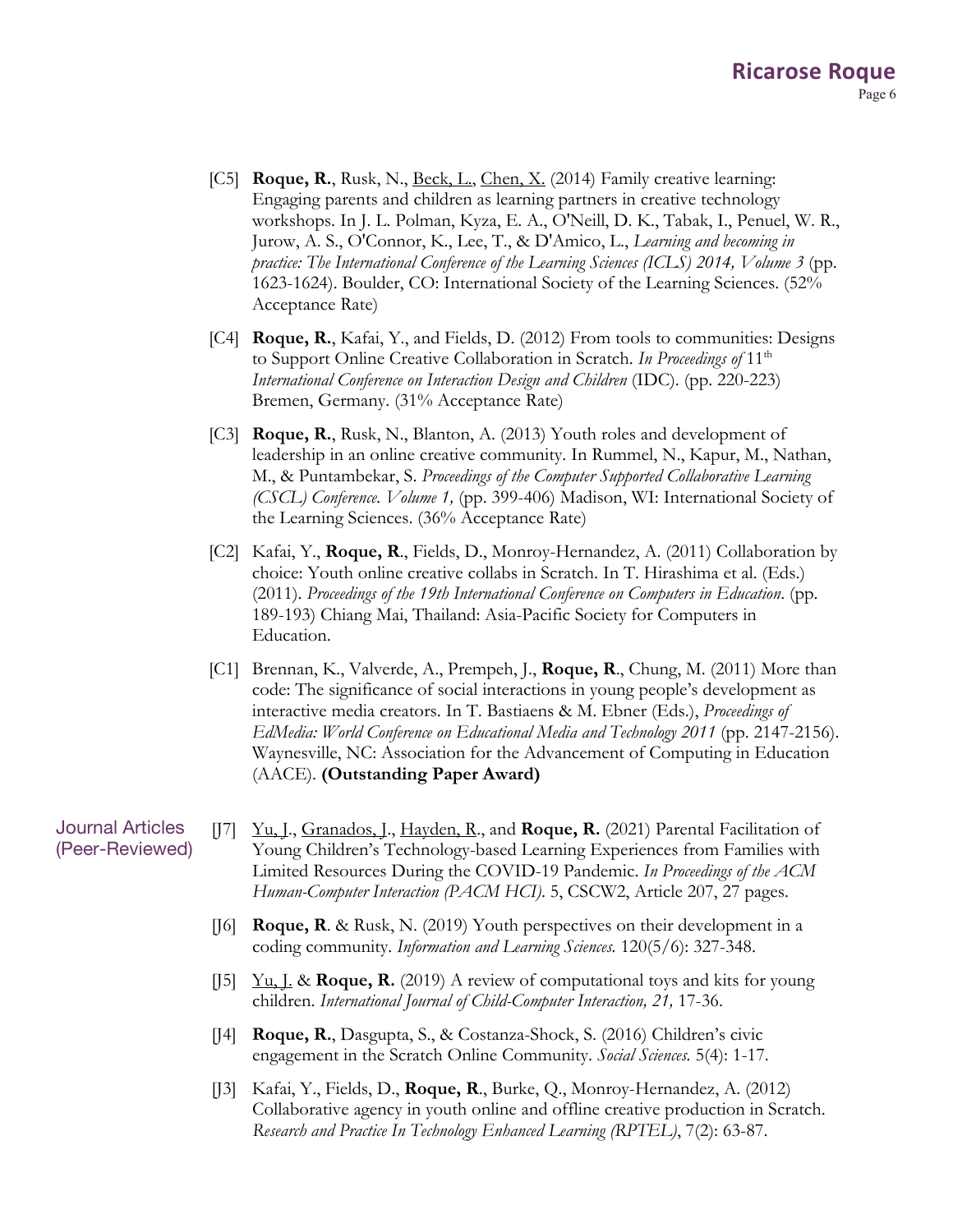- [J2] Jona, K., **Roque, R.**, Skolnik, J., Uttal, D., Rapp, D. (2011). Are remote labs worth the cost? Insights from a study of student perceptions of remote labs. *International Journal of Online Engineering*, 7(2), 48-53.
- [J1] Klopfer, E., Scheintaub, H., Huang, W., Wendel, D., and **Roque, R**. (2009) The Simulation Cycle: combining games, simulations, engineering, and science using StarLogo TNG. *E-Learning and Digital Media*, 6(1), 71-96

Book Chapters, Essays [B6] Sonia Livingstone, Monica Bulger, Patrick Burton, Emma Day, Eva Lievens, Ingrida Milkaite, Tom De Leyn, Marijn Martens, Ricarose Roque, Katharine Sarikakis, Mariya Stoilova, Ralf De Wolf (2022, *In Press*) Children's privacy and digital literacy across cultures. In Pangrazio, L. and Sefton-Green, J. (Eds.) *Learning to Live with Datafication: Educational Case Studies and Initiatives from Across the World.* Routledge*.*

- [B5] **Roque, R.** and Widman, S. (2021) Engaging families in computational literacy opportunities. In Lopez, E., Mehra, B., & Caspe, M. (Eds.), *A Librarian's Guide to Engaging Families in Learning* (pp.107-116)*.* Santa Barbara, CA: ABC-CLIO.
- [B4] **Roque, R.** (2020) Building projects, building relationships: Designing for family learning. In Holbert, N., Berland, M., & Kafai, Y. (Eds.), *Designing Constructionist Futures: The Art, Theory, and Practice of Learning Designs* (pp.195-204). Cambridge, MA: MIT Press.
- [B3] **Roque, R.** (2016). Family Creative Learning. In Peppler, K., Kafai, Y., & Halverson, E. (Eds.) *Makeology: The maker movement and the future of learning* (pp. 47- 63). New York, NY: Routeledge.
- [B2] **Roque, R**, Rusk, N., Resnick, M**.** (2016). Supporting diverse and creative collaboration in the Scratch online community. In Cress, U., Jeong, H., and Moskaliuk, J. (Eds.) *Mass Collaboration and Education* (pp.241-256)*.* Springer.
- [B1] **Roque, R.** (2015). Connecting creativity and coding: Creativity in the context of skills, literacy, and learning. In Cortesi, S. and Gasser, U. (Eds.) *Digitally Connected.*  (pp. 57-59) The Social Science Research Network Electronic Paper Collection.

Magazine Articles

- [M2] <u>Yu, J., Ruppert, J</u>., **Roque, R.**, and Kirshner, B. (2020) Youth Civic Engagement Through Computing: Cases and Implications. *ACM Inroads*. 11, 4, (pp. 42-51).
- [M1] Fiesler, C., Aspray, B., Barker, L, Brubaker, J., Devendorf, L, Keegan, B., Palen, L., Paul, M., Szafir, D., **Roque, R.**, and Robinson, R. (2017) Information Science at CU Boulder. *Interactions*. 24(4), 18-21.

Curriculum [Cu1] **Roque, R.** and Leggett, S. (2014) Family Creative Learning Facilitator Guide. Retrieved from: http://familycreativelearning.org/guide/ Creative Commons Share-Alike License.

(Downloaded nearly than 5,000 times and adapted nationally by PBS Kids)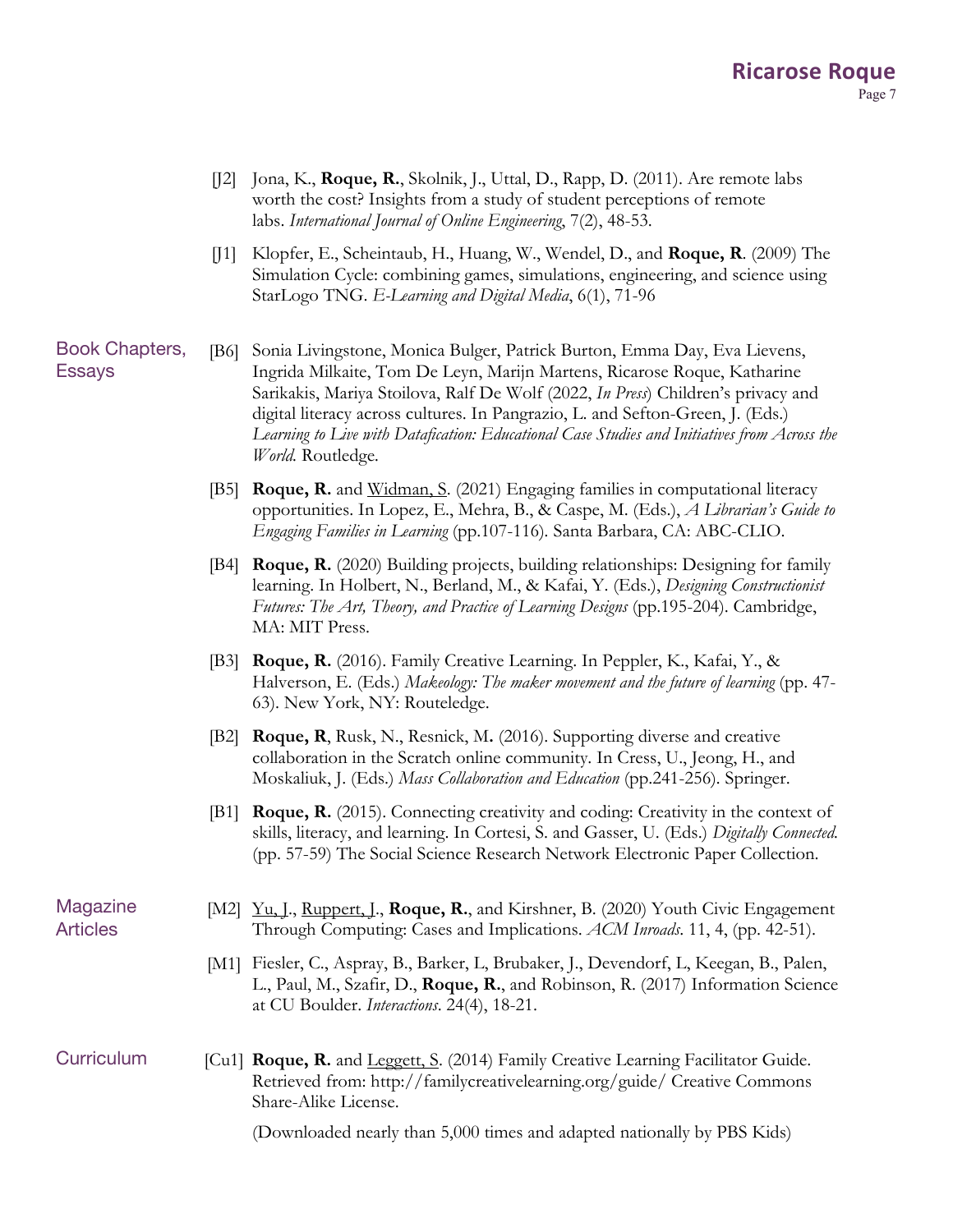## **Ricarose Roque** Page 8

| Software<br><b>Libraries</b>                           |       | [S1] Klopfer, E., Wendel, D., Roque, R., McCaffrey, C., Lunduo, Y., Ho, A., Warne,<br>B., Liu, X., and Nga, H (2009) OpenBlocks. [Open source Java library for<br>creating blocks-based programming user interfaces.] Retrieved from:<br>https://web.mit.edu/mitstep/openblocks.html                                                                 |
|--------------------------------------------------------|-------|------------------------------------------------------------------------------------------------------------------------------------------------------------------------------------------------------------------------------------------------------------------------------------------------------------------------------------------------------|
|                                                        |       | (Used by Google for AppInventor for Android, ArduBlock, blockly, and many<br>more to create block-based programming user interfaces)                                                                                                                                                                                                                 |
| Paper<br>Presentations,<br>Panels,<br><b>Workshops</b> |       | [P43] Ito, M., Resnick, M., Rusk, N., Roque, R. & Stevens, R. (2021) Growing<br>Connected Learning Innovations: How Can We Stay Grounded in Research and<br>Mission While Achieving Impact. Symposium for the 2021 Connected Learning<br>Summit (CLS). Online                                                                                        |
| (Peer-Reviewed)                                        |       | [P42] Bulger, M., Stoilova, M., Livingstone, S., Nandagiri, R., Roque, R., Burton, P., &<br>Day, E. (2021) Children and adolescents' understanding of their data privacy<br>online - comparing experiences across diverse contexts. International<br>Communication Association Conference (ICA). Online                                              |
|                                                        |       | [P41] <b>Roque, R.</b> (2020) The Role of Material Resources in Identity Development in<br>Creative Computing Activities. Svihla, V. (chair) Materiality and Sociomaterial<br>Practices in Learning, Designing, and Making. Symposium for the 2020<br>American Education Researchers Association (AERA). San Francisco, CA.<br>(Conference Canceled) |
|                                                        | [P40] | Stamatis, K., Widman, S., & Roque, R. (2020) Designing for Multiliteracies to<br>Promote the Development of Youth Coding Skills in Library Contexts. In<br>Designing Learning in Libraries Roundtable for 2020 American Education<br>Researchers Association (AERA). San Francisco, CA. (Conference Canceled)                                        |
|                                                        |       | [P39] Bulger, M., Livingstone, S., & Roque, R. (2020) Privacy as a Family Balancing<br>Act: Navigating Surveillance Online, At Home, and in Schools. Portugal<br>European Communication Conference. (Conference Canceled)                                                                                                                            |
|                                                        |       | [P38] Roque, R. (2019) Engaging Families in Computational Literacy by Creating and<br>Sharing Stories. Wong-Villacres, M. (chair) Connected Learning Across Socio-<br>Cultural Borders: Designing to Support Immigrant Parents. Symposium for the<br>2019 Connected Learning Summit. Irvine, CA.                                                     |
|                                                        |       | [P37] Roque, R. (2019) Families Creating Together. Carrison, T. (chair) Coding @ the<br>Library: Lessons Learned from IMLS Funded Projects for Jumpstarting Computer Science<br>Programs in Your Library. Panel for the Annual Conference of the American<br>Library Association (ALA). Washington, D.C.                                             |
|                                                        |       | [P36] Roque, R. (2018) Becoming facilitators in Family Creative Learning. Kali, L.<br>(chair) Volunteers "make" all the difference: Leveraging volunteer support for facilitating<br>making and tinkering spaces. Panel for the Association of Science and Technology<br>Centers (ASTC). Hartford, CT.                                               |
|                                                        |       | [P35] Roque, R. (2018) Constructionist learning for families. Berland, M., Holbert, N.<br>& Kafai, K. (co-chairs) Constructionism in context: Connected learning across technologies<br>and spaces. Symposium for the Connected Learning Summit (CLS). Cambridge,                                                                                    |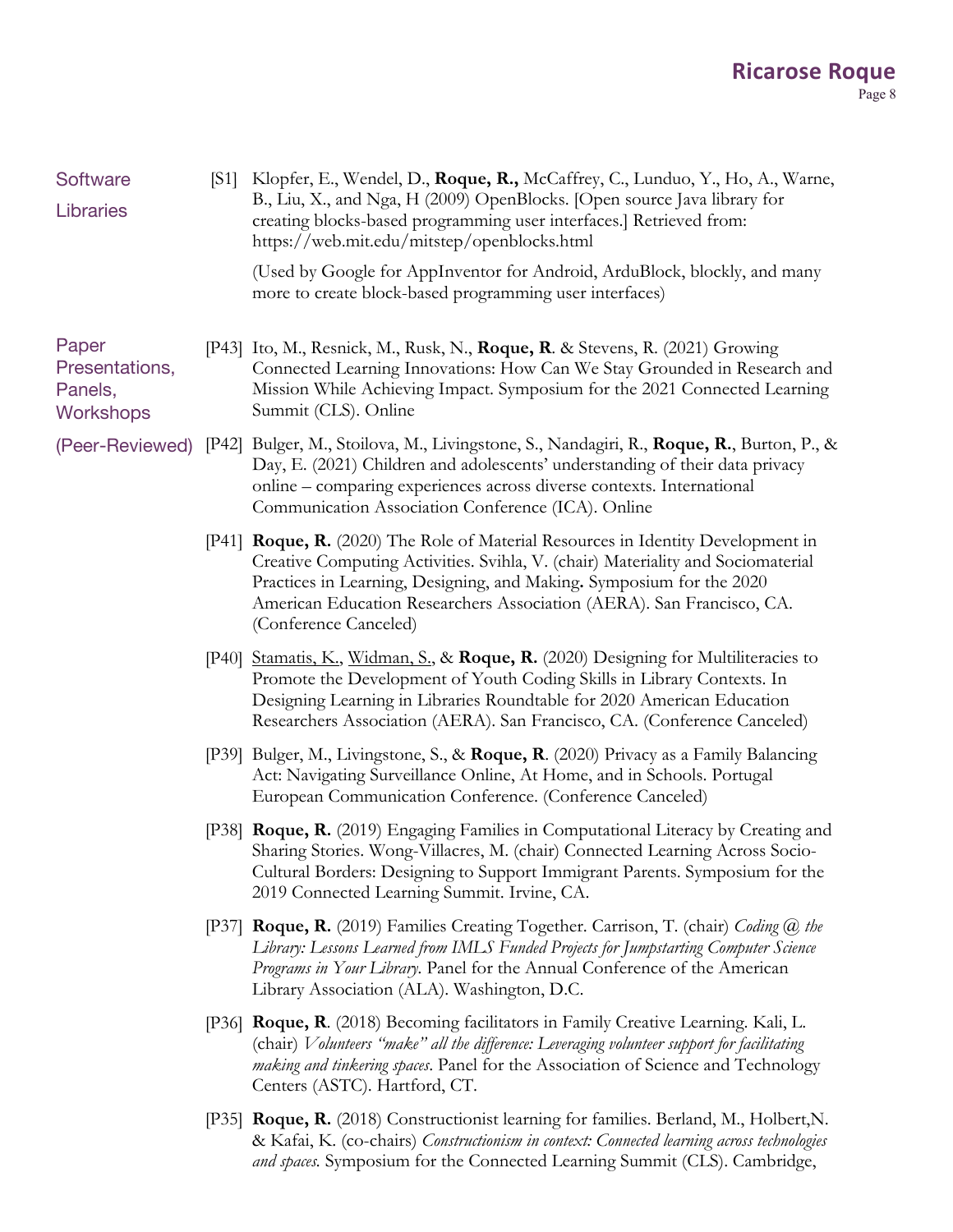MA.

- [P34] **Roque, R.** & Leggett, S. (2018) Designing creative learning workshops that put the learner in charge. Workshop for the Connected Learning Summit (CLS). Cambridge, MA
- [P33] **Roque, R.** (2018) Family Creative Learning: Supporting computational literacy through story-making. Searle, K. and Litts, B. (co-chairs) *Connecting learning across generations and context: Designing for family learning*. Symposium for the Connected Learning Summit (CLS). Cambridge, MA
- [P32] **Roque, R.** (2018) Making projects, making identities: Families constructing their own computing identities. Suarez, E. (Chair), *Designing for axiological innovation within family-centered learning environments***.** Symposium conducted at the International Conference of the Learning Sciences (ICLS), London, U.K
- [P31] **Roque, R.** (2018) The development of parent roles in a family technology program. In Luce, M. (Chair), *Expanding participation in science and technology learning through novel designs for family science nights.* Symposium conducted at the American Education Researchers Association (AERA), New York, NY.
- [P30] **Roque, R.**, Rusk, N., Ito, M., & Nacu, D. (2017) Beyond initial engagement: Supporting youth development in creative online communities. *Panel presentation for the Digital Media and Learning Conference (DML)*, Irvine, CA.
- [P28] Fontaine, C., **Roque, R.**, & Rusk, N. (2017) Self-making: How youth and educators construct an evolving sense of identity on online platforms. *Panel presentation for the Digital Media and Learning Conference (DML)*, Irvine, CA.
- [P27] Martin, C.K., Sandherr, Jim, Acholonu, U., **Roque, R.**, Pinkard, N., McNamara. (2016) Making a difference: Design strategies to engage underrepresented communities in maker space. *Panel presentation for the Digital Media and Learning Conference (DML)*, Irvine, CA.
- [P26] **Roque, R.**, Rusk, N., Schilling, E., Leggett, S., Martin, C., Protopapa, S., Avila, C., Haduong, P. (2015) Hip-hop dance and Scratch: Interest-based pathways into computational fluency. *Workshop for the Digital Media and Learning Conference (DML)*, Los Angeles, CA
- [P25] Garrity, C., **Roque, R.**, Onuoha, F. (2015). Hip-hop Scratch: Dance, music, and coding. Workshop for the *Intel Computer Clubhouse Network Annual Conference*. Portland, OR.
- [P24] Kafai, Y., Rusk, N., Burke, Q., Peppler, K., Fields, D., **Roque, R**., Elinich, K., Telhan, O., Magnifico, A. (2014) Motivating and broadening participation: Competitions, contests, challenges, and circles for supporting STEM learning. Symposium at the 11<sup>th</sup> *Annual Conference of the Learning Sciences* (ICLS). Boulder, CO,
- [P23] **Roque, R.** & Otts, S. (2014) Program your world: Scratch and MaKey MaKey. *Workshop for the Allied Media Conference (AMC)*, Detroit, MI.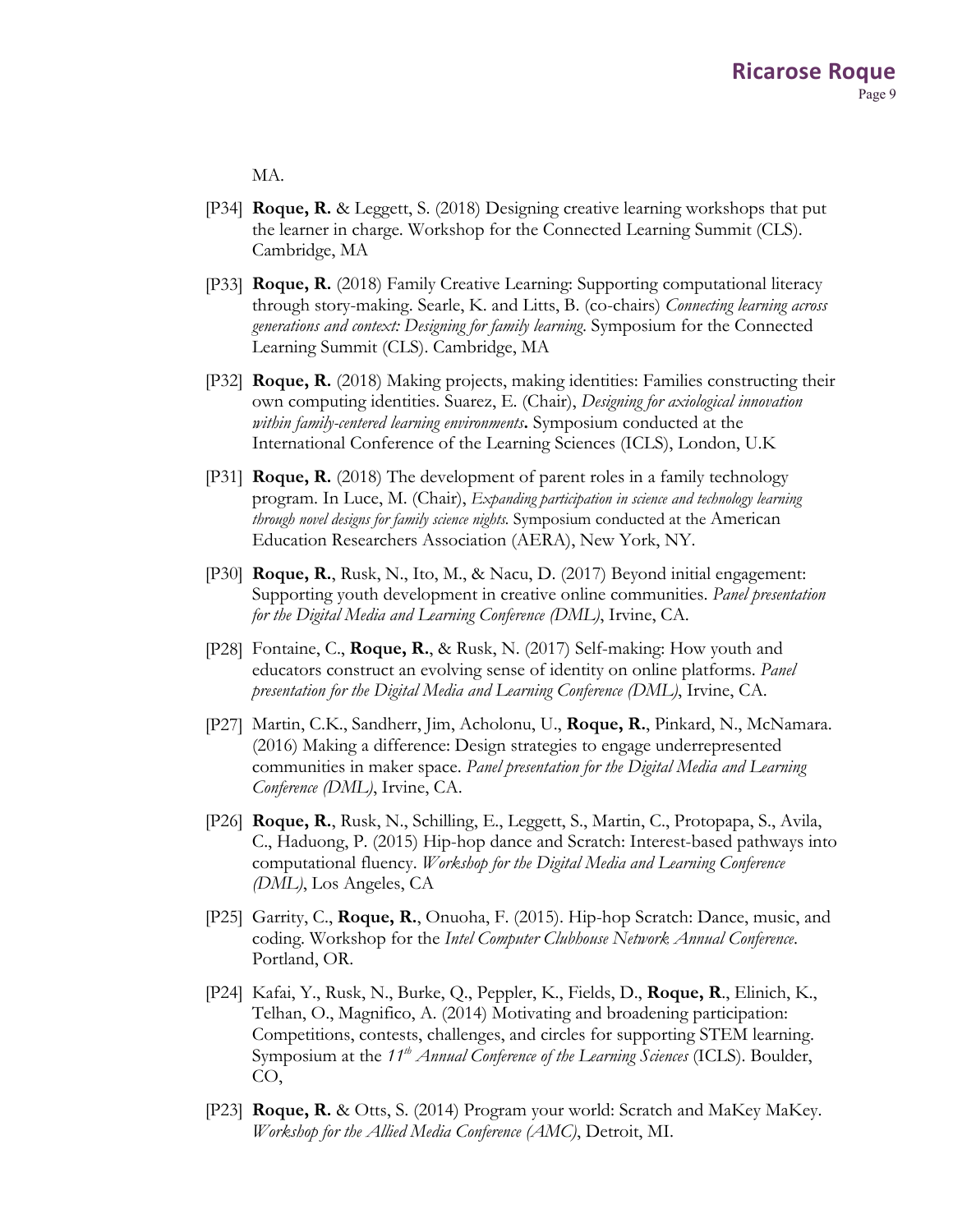- [P22] DiSalvo, B., **Roque, R**., Stevens, R., Takeuchi, L., and Taylor, K. (2014) Learning with technology: Different perspectives from low-income families. Symposium for *American Education Researchers Association* (AERA). Philadelphia, PA.
- [P21] **Roque, R.** and Onuoha, F. (2014) Beyond the project showcase: Engaging parents and children in design-based activities with computing. Presentation for the *Intel Computer Clubhouse Network Annual Conference*. Denver, CO.
- [P20] **Roque, R.**, Onuoha, F., and Fernando, C. (2014) Scratch and MaKey MaKey: Designing across digital and physical experiences. Workshop for the *Intel Computer Clubhouse Network Annual Conference*. Denver, CO.
- [P19] Peyina, L., **Roque, R**., Wardrip, P., Ahn, J., and Shaprio, B. (2014) Designing futures for peer-2-peer learning @ CSCW. Workshop for *Computer Supported Cooperative Work and Social Computing* (CSCW). Baltimore, MD
- [P18] **Roque, R.** (2014) Designing creative learning experiences for families. Short Talk at the Digital Media Learning (DML) conference. Boston, MA.
- [P17] **Roque, R.** (2014) Supporting family learning through digital and physical making. Workshop at Mozilla Festival (Mozfest) 2013. London, UK.
- [P16] **Roque, R.** (2013) The family that creates together: Designing creative learning experiences for families. Poster presentation for the Digital Fabrication and Making in Education Workshop at the 12<sup>th</sup> *International Conference on Interaction Design and Children* (IDC). New York, NY.
- [P15] **Roque, R.** and Onuoha, F. (2013) A family that creates together: Designing creative learning experiences for families. Presentation for *Intel Computer Clubhouse Network*, Annual Conference. Boston, MA.
- [P14] **Roque, R.** (2013) Understanding parental perceptions around computing and creativity. Presentation for Panel "Action Research and Organizational Learning" at the 2013 *Student Research Conference at Harvard University*. Cambridge, MA.
- [P13] **Roque, R.** (2013) A family that creates together: Designing creative technology workshops for families. Roundtable at *Digital Media and Learning Conference* (DML). Chicago, IL.
- [P12] Wardrip, P., Shapiro, B., Forte, A., Brennan, K., and **Roque, R.** (2013) CSCW and education: Viewing education as a site of work practice. Proceedings of the 2013 conference on *Computer Supported Cooperative Work* (CSCW). San Antonio, TX.
- [P11] **Roque, R**. (2012) Designing creative technology playgrounds for families. Workshop at the 2012 *Mozilla Festival (Mozfest)*. London, UK.
- [P10] **Roque, R**. (2012) Creating technologies of their own: Examining young women's participation in an online programming community. Presentation at the *2012 Girls and Digital Culture Conference*. London, UK.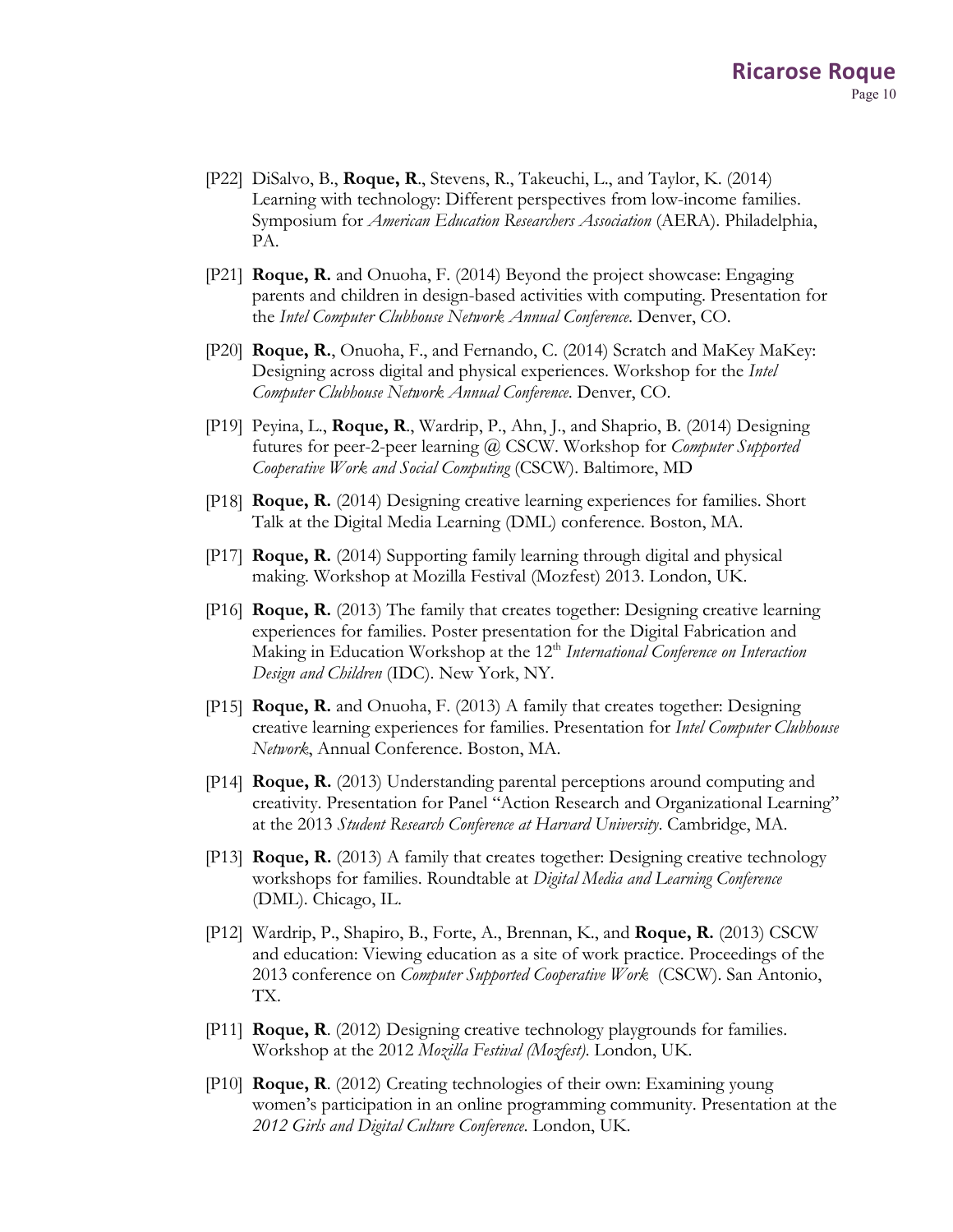- [P9] Brennan, K. and **Roque, R.** (2012) A culture of sharing: Exploring ways to support connections among designers of digital media. Workshop at the 2012 *Digital Media and Learning* (DML) Conference. San Francisco, CA.
- [P8] **Roque, R.**, Fields, D., Siegal, J., Low, D., Kafai, Y. (2012) A clubhouse of their own: A role-playing game society in Scratch programming community. *American Education Researchers Association (AERA)* conference. Vancouver, Canada.
- [P7] Siegal, J., **Roque, R.**, Low, D., and Kafai, Y. (2012) Understanding the creative and collaborative literacy practices in the Scratch Online Community: A role playing case study. Panel at the 2012 *University of Pennsylvania Ethnography Forum*. Philadelphia, Pennsylvania.
- [P6] Brennan, K., Maloney, J., & **Roque, R**. (2011). Teaching and learning with Scratch. Discussion session conducted at SIGCSE conference, Dallas, TX.
- [P5] Wolz, U., Brennan, K., Maloney, J., & **Roque, R**. (2011). What makes a good Scratch program? Examining structure and style in Scratch programs. Discussion session conducted at SIGCSE conference, Dallas, TX.
- [P4] Sauter, M., Rapp, D. N., Uttal, D., Jona, K., Skolnik, J., & **Roque, R**. (2011). Grounding students' understandings of 'doing science' in actual lab experiences. *American Educational Research Association (AERA)*, New Orleans, LA.
- [P3] Braafladt, K., Czarnecki, K., Matthias, C., Myers, B., Nelson, J., and **Roque, R**. (2010) Turtles, Gobos, Greeps and Brick Blocks: Design-based Learning Models in Informal Settings. Panel at Games, Learning and Society. Madison, WI.
- [P2] Skolnik, J. and **Roque, R**. (2010) The iLab Network: Broadening Access to Hands-on STEM Learning via Remote Online Laboratories. Presentation at International Online Conference.
- [P1] Skolnik, J., **Roque, R**., Sauter, M., Jona, K., Uttal, D., and Rapp, D.N. (2010) *Student discourse about scientific inquiry as a function of simulated and remote learning experiences.* Poster to the 20<sup>th</sup> annual meeting of the Society for Text and Discourse, Chicago, Illinois.

Presentations, Panels, and **Workshops** (Invited)

- [I34] **Invited Panelist.** (2021) Doing Both: Academic and Community Based Work. Panel for the Rising Scholars of the Connected Learning Summit. Online.
	- [I33] **Invited Participant.** (2020) Workshop on Remote Research Methods. Joan Ganz Cooney Sesame Workshop. Online.
	- [I32] **Invited Speaker.** (2020) Seeds of Family Creative Learning. LEGO Ideas Conference. Billund, Denmark.
	- [I31] **Invited Participant.** (2019) National Forum on Research and Assessment of Library Makerspaces. University of Wisconsin Madison and Maker Ed. Madison, WI.
	- [I30] **Invited Speaker.** (2019) Family Creative Learning. LEGO Ideas Conference.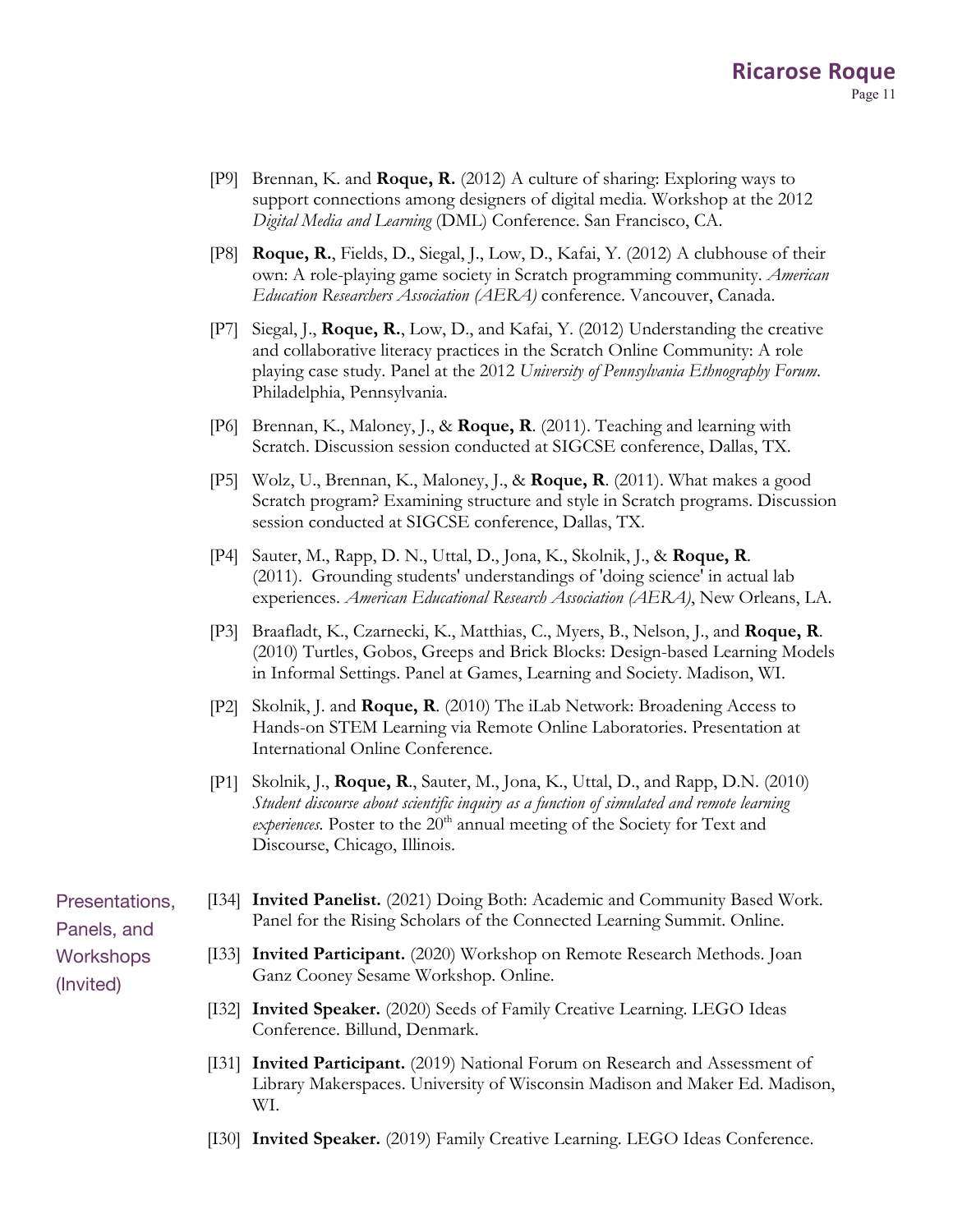Billund, Denmark.

- [I29] **Invited Fellow.** (2018) Tinkering in the Digital Age: Exploring Reggio Emilia Documentation. LEGO Idea Studio. Billund, Denmark.
- [I28] **Roque, R**. (2018) Growing Up with Scratch. Invited Keynote for Scratch@MIT.
- [I27] **Roque, R.** (2017) Exploring the role of families in broadening participation in computing. Learning Science Colloquium Series at Northwestern University School of Education and Social Policy.
- [I26] **Roque, R.** (2017) Growing Up in Scratch. Keynote for Scratch@Bordeaux Conference. Bordeaux, France
- [I25] **Roque, R.** (2017) Family Creative Learning: Structures to Engage Children and Parents as Computational Creators. Equity in Education Meeting at Data and Society. New York, NY
- [I24] **Roque, R.** (2016) Creative Collaboration in Scratch. INFO 3501 Peer Production and Crowd Sourcing INFO 3501 Guest Lecture. Boulder, CO.
- [I23] **Roque, R.**, Ito, M., Pinkard, N. (2016) Pathways to Participation. Keynote Panel for Scratch@MIT Conference. Cambridge, MA.
- [I22] **Roque, R.** (2015) Convert Ideas Into Reality with Scratch and MaKey MaKey. Workshop at FabLearn Asia. Tokyo, Japan.
- [I21] **Invited Participant.** (2015) New Profit Early Learning Fund Convening. Sesame Workshop. New York City, NY.
- [I20] **Roque, R.** (2015). Family Creative Learning. CharlesX Colloquim hosted by HarvardX and MITX. Cambridge, MA.
- [I19] **Roque, R.** (2015). Designing supports for creative learning. Microsoft Minecraft Educators Summit. Los Angeles, CA
- [I18] **Roque, R.** (2015) Family Creative Learning. Brown bag talk at Tinkering Studio, Exploratorium. San Francisco, CA.
- [I17] **Roque, R.,** Protopapa, S., Musarra, C., Martin, C., Avila, C. (2014) Scratch and hip-hop dance. Workshop at the Juniper Serra Library. Los Angeles, CA.
- [I16] **Roque, R.** (2014) Family Creative Learning. Opening Keynote for Scratch Day @ NYC.
- [I15] **Roque, R.** (2014) Scratch and Family Creative Learning. Massachusetts Exploring Computer Science. Cambridge, MA.
- [I14] Resnick, M., Dasgupta, S., **Roque, R.**, Rusk, N., Bers, M. (2014) Looking Back, Looking Ahead. Opening Keynote for Scratch@MIT 2014 conference. Cambridge, MA.
- [I13] **Invited Participant.** (2014) Research on Making and Learning. Children's Museum of Pittsburgh. Pittsburgh, PA.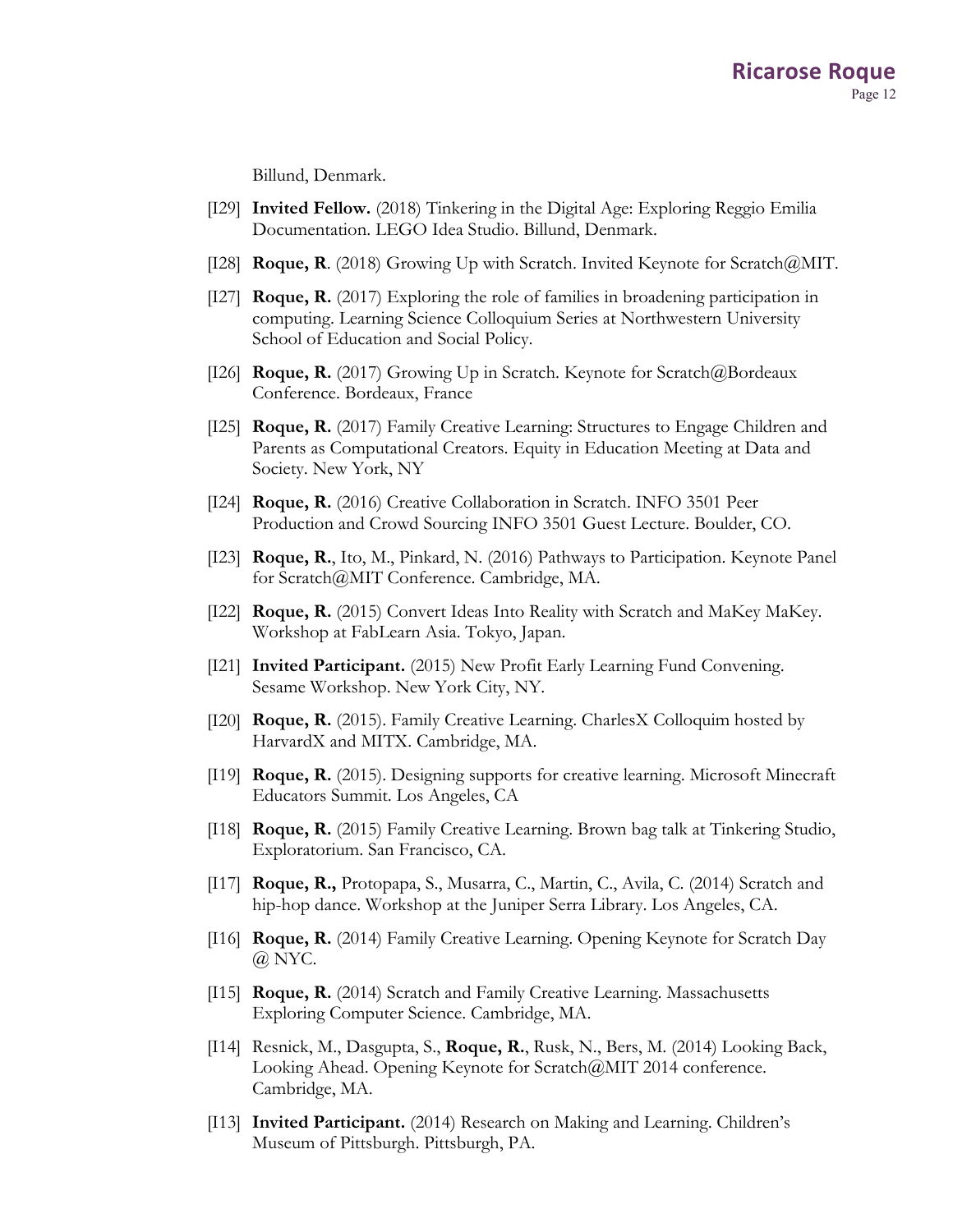- [I12] **Roque, R.** (2014) Sowing the seeds for a more creative society. Lunch talk at Girls Who Code Boston, Cambridge, MA.
- [I11] **Roque, R.** (2014) Getting started with MaKey MaKey. Workshop at Google 4 Doodle. Mountain View, CA.
- [I10] **Invited Participant.** (2014) Global youth and digital symposium. Harvard University Berkman Center. Cambridge, MA.
- [I9] Waldo**,** J., **Roque, R.**, Jacobs, J., & Magliozzi, A. (2014) Technology and Education Panel. Harvard University WeCode Conference, Cambridge, MA.
- [I8] Rusk, N., Schmitt, P., **Roque, R.** (2014) Motivation and online learning networks. Workshop at MIT Media Lab. Cambridge, MA.
- [I7] **Roque, R.** (2013) Computer animation with Scratch. Workshop for Lights On GUTS and GUTS y Girls celebration. Santa Fe, NM.
- [I6] **Roque, R.** (2012) Sowing the seeds for a more creative society. Invited lecture at Greater Hartford Academy of Math and Science. Hartford, CT.
- [I5] **Roque, R.** (2012) Creativity Without Bounds: Build Your Own Games, Stories, and Animations in Scratch. Workshop for Digital Family Summit. Philadelphia, PN.
- [I4] **Roque, R.** (2012) Sowing the seeds for a more creative society. Talk for Fathom Information Design. Cambridge, MA.
- [I3] **Roque, R.** and Chung, M. (2012) Getting Started with Scratch. Workshop at the 2<sup>nd</sup> Massachusetts School Librarians Association. Hyannis, MA.
- [I2] **Roque, R.** and Siegel, J. (2011) Mediating the Power of Networked Learning. Lecture for the Power of Networked Learning course at Harvard University. Cambridge, MA.
- [I1] Chow, C., Carey, C., **Roque, R.**, and Walsh, J. (2011) The Serious Business of Play. Panel at National Coalition of Girls' Schools. Wellesley, MA.
- Teaching Instructor, INFO 4609/5609 User Centered Design (Spring 2022): 10 graduate students, 35 undergraduate students
	- Instructor, INFO 4700 Senior Capstone (Fall 2021): 11 undergraduate students
	- Instructor, INFO 4608/5608 Community-Based Design (Spring 2021): 8 graduate students, 13 undergraduate students.
	- Instructor, INFO 3505/5505 Designing for Creativity and Learning (Fall 2020): 3 graduate students, and 15 undergraduate students
	- Instructor, INFO 4700 Senior Capstone (Spring 2020): 22 undergraduate students.
	- Instructor, INFO 4608/5608 Community-Based Design (Spring 2019): 4 graduate students, 12 undergraduate students.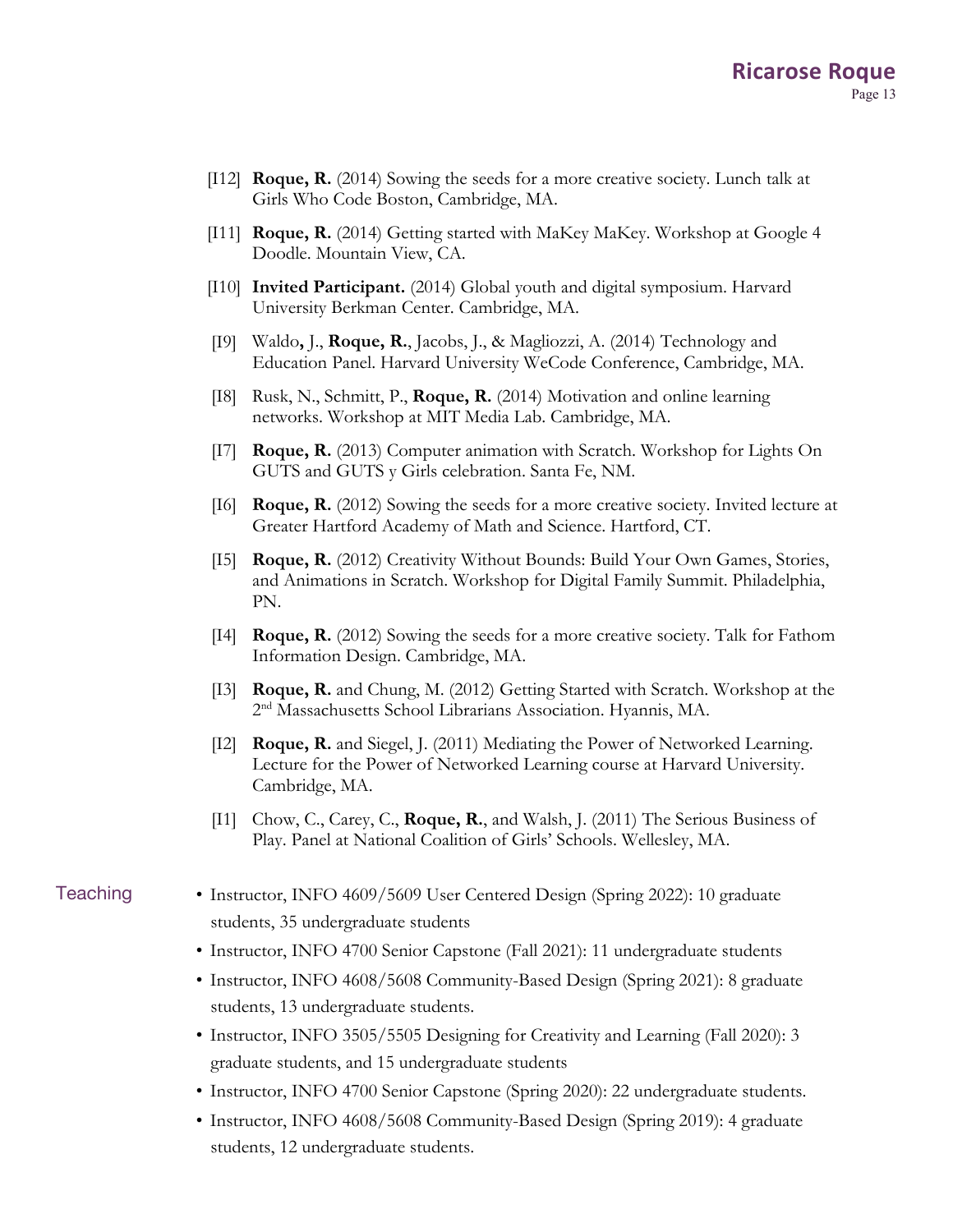- Instructor, INFO 3505/5505 Designing for Creativity and Learning (Fall 2018): 5 graduate students, and 12 undergraduate students
- Instructor, INFO 1201 Computational Reasoning 1 (Spring 2018): About 120 undergraduate students with 3 Teaching Assistants
- Instructor, INFO 3505/5505 Designing for Creativity and Learning (Fall 2017): About 7 graduate students, 14 undergraduate students
- Instructor, INFO 1201 Computational Reasoning 1 (Spring 2017): About 80 undergraduate students with 3 Teaching Assistants
- Instructor, INFO 1111 Representations (Fall 2016). Co-instructor: Jed Brubaker: About 25 undergraduate students
- Instructor, MAS.s62 *Unpacking Impact: Reflecting As We Make* (Fall 2015). Co-instructors: Sayamindu Dasgupta, J. Nathan Matias; 13 graduate students
- Teaching Assistant, MAS.712 *Learning Creative Learning* (Spring 2013). Instructor: Mitchel Resnick, Natalie Rusk, Philipp Schmidt. 16 graduate students, over 24,000 registered online students

## College and **Departmental Service**

## **University of Colorado Boulder**

- CU Engage Community Based Research Fellows Award Review Committee, 2021
- CMCI Academic Community and Diversity Committee, 2019-2021
- CU Information Science Graduate Student Committee, 2019-Present
- CU Information Science Graduate Student Formal Events Coordinator, 2018 2019
- CMCI Undergraduate Curriculum Committee, 2017 2021
- CU Information Science Undergraduate Curriculum Committee, 2016 2018
- CU Engage Community Based Research Fellows Award Review Committee, 2018
- CMCI Scholarship Committee, 2017
- Senior Instructor Hire Committee, Information Science, 2017
- CU Information Science Awards and Nominations Chair, 2016-2017

## **Massachusetts Institute of Technology**

- Graduate Women at MIT Mentoring, Member, Co-Chair, Event Lead, 2012 2016
- MIT Media Lab Student Committee, Member, 2011 2016
- MIT Media Lab Diversity Committee, 2011 2016
- MIT Media Lab Festival of Learning Organizing Committee, 2011 2012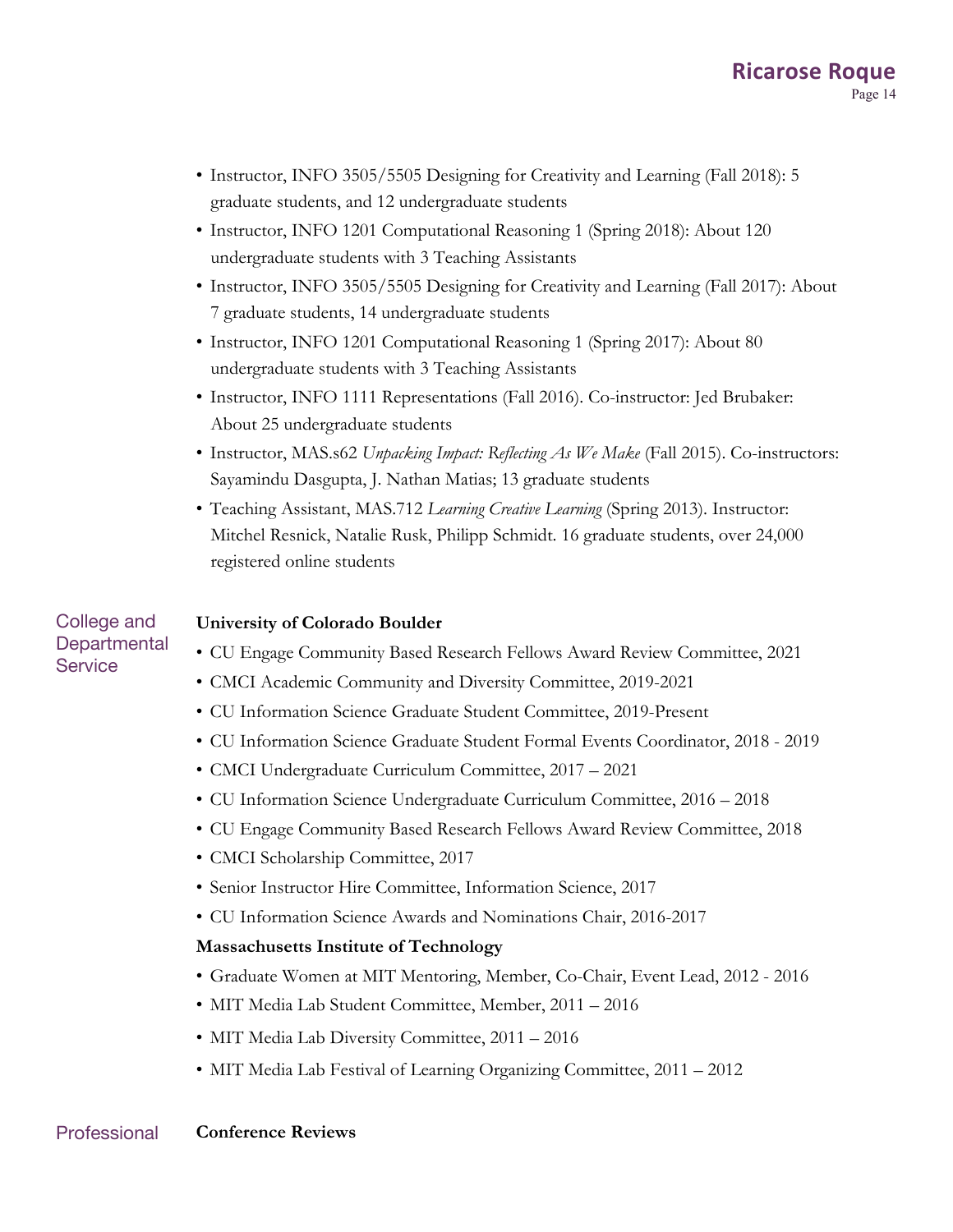- Service CHI, 2013-Present
	- Connected Learning Summit (formerly Digital Media and Learning): 2013-Present
	- CSCW, 2013-Present
	- ICLS, 2015-Present
	- CSCL, 2015-Present
	- IDC, 2013-Present
	- FabLearn, 2019
	- AIED, 2018

## **Journal Reviews**

- Educational Researcher, 2021
- Information and Learning Sciences, 2019
- Journal of Children and Media, 2020
- Journal of Learning Sciences, 2018, 2021

## **Grant Reviews**

- National Science Foundation Grant Reviewer, EHR Directorate, 2021
- National Science Foundation Grant Reviewer, EHR Directorate, 2018
- National Science Foundation Grant Reviewer, EHR Directorate, 2017
- Institute of Museum and Library Services Grant Reviewer, 2017

## **Program Committees**

- Pictorial Co-Chair, Interaction Design and Children (IDC), 2022
- Program Committee, Committee, Connected Learning Summit (Previously Digital Media and Learning conference), 2019-Present
- Advisory Committee, Connected Learning Summit (Previously Digital Media and Learning conference), 2018-2019
- Program Committee, FabLearn, 2019

# Research

## Supervision \* Indicates students who are co-authors on academic papers and presentations

## **Research**

## **Advisor**

- **Post-doctoral Researchers (CU Boulder)**
- Stephanie Hladik (Fall 2021 Present)
- Lila Finch (2020-2021)

## **Ph.D. Students Primary Advisor (CU Boulder)**

- Junnan Yu (expected PhD '22), Information Science \*
- Janet Ruppert (expected PhD '23), Information Science \*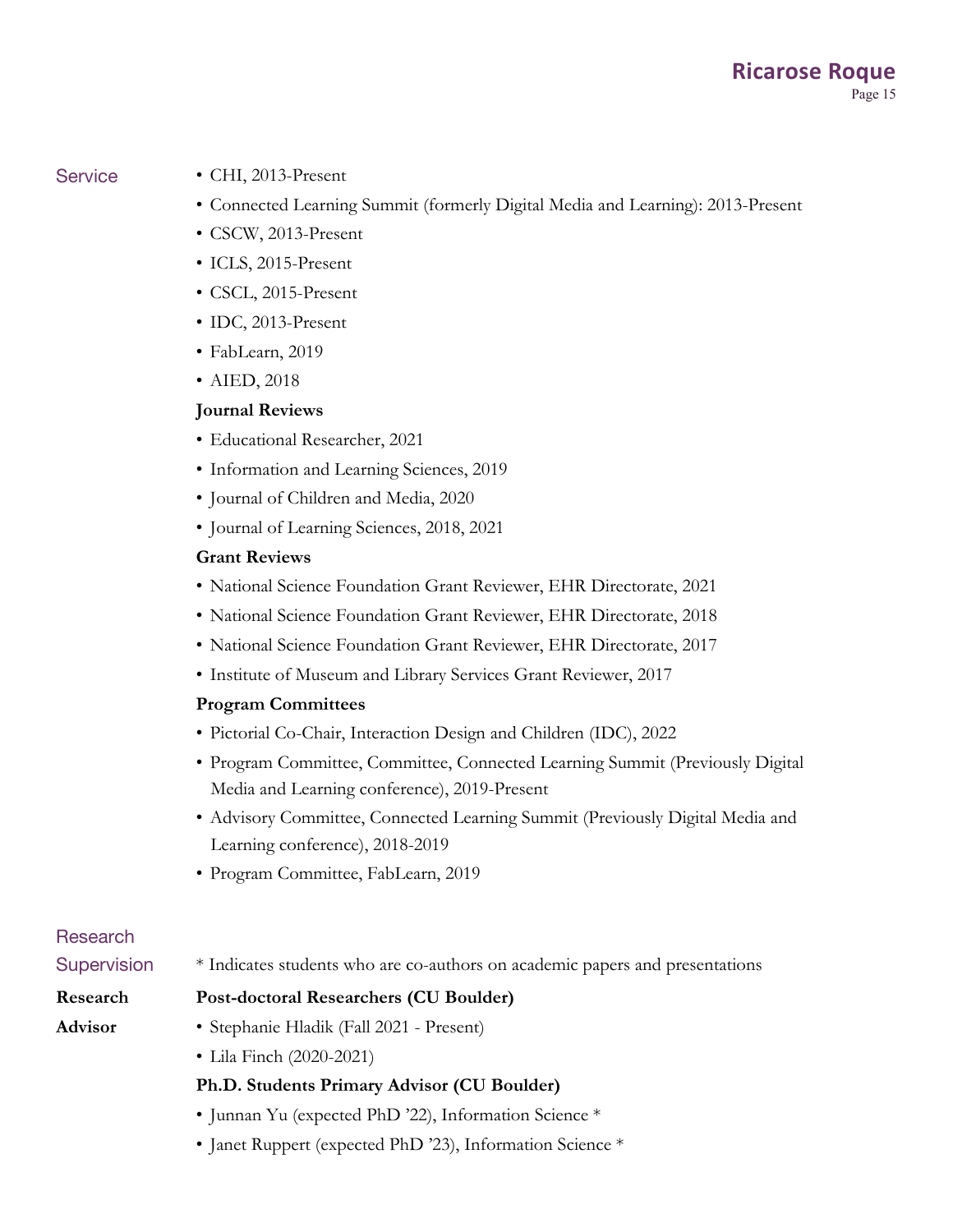- Ronni Hayden (expected PhD. '24), ATLAS
- Celeste Moreno (expected PhD. '25), ATLAS

## **Masters Students Primary Advisor (CU Boulder)**

• Mariana Tamashiro (M.S. '20), ATLAS \*

## **Undergraduate (CU Boulder)**

- Julisa Granados, B.S., Psychology and Neuroscience (Received UROP RA Award) \*
- Kathryn McConnell, B.A. Interactional Affairs and Spanish for the Professions (Received UROP RA Award) \*
- Cesar Iza, B.A. Interactional Affairs and Spanish for the Professions
- Savannah Reyes, B.S. Psychology and Spanish
- Alejandra Ivette Ramirez, B.S. Psychology and Spanish
- Andrea Forte, B.S., ATLAS (Discovery Learning Apprenticeship Program 2017-2018)\*
- San Boi Ho, B.A., Education
- Nicholas Anthony Vallejo, B.A., Critical Media
- Jacob Huxley Schmieder, B.A., Journalism
- Marissa Wajda, B.A., Business

## **Undergraduate (MIT, Wellesley)**

- Karina Chan (S.B. '16), Computer Science
- Yamile Pariente (S.B. '14), Computer Science
- Noalee Harel (S.B. '15), Computer Science

Anthony Vasquez (S.B. '15), Computer Science

### **Research Ph.D. Students Research Assistant Supervisor (CU Boulder)**

## **Supervision**

- Kristina Stamatis (Ph.D. '21), School of Education, Learning Sciences and Human Development \*
- Sari Widman (expected Ph.D. '23), School of Education, Learning Sciences and Human Development \*

## **Masters Students Research Assistant Supervisor (CU Boulder)**

- Alexis Newton (M.S. '20), Museum Studies
- Reed Sweetkind (M.S. '19), Museum Studies
- Peter Gyory (M.S. '19), ATLAS \*
- Fujiko Yamamoto Robledo (M.S. '19), ATLAS

## **Masters Students Research Assistant Supervisor (Harvard University)**

• Ariana Siegel (Ed. M '16), Harvard Graduate School of Education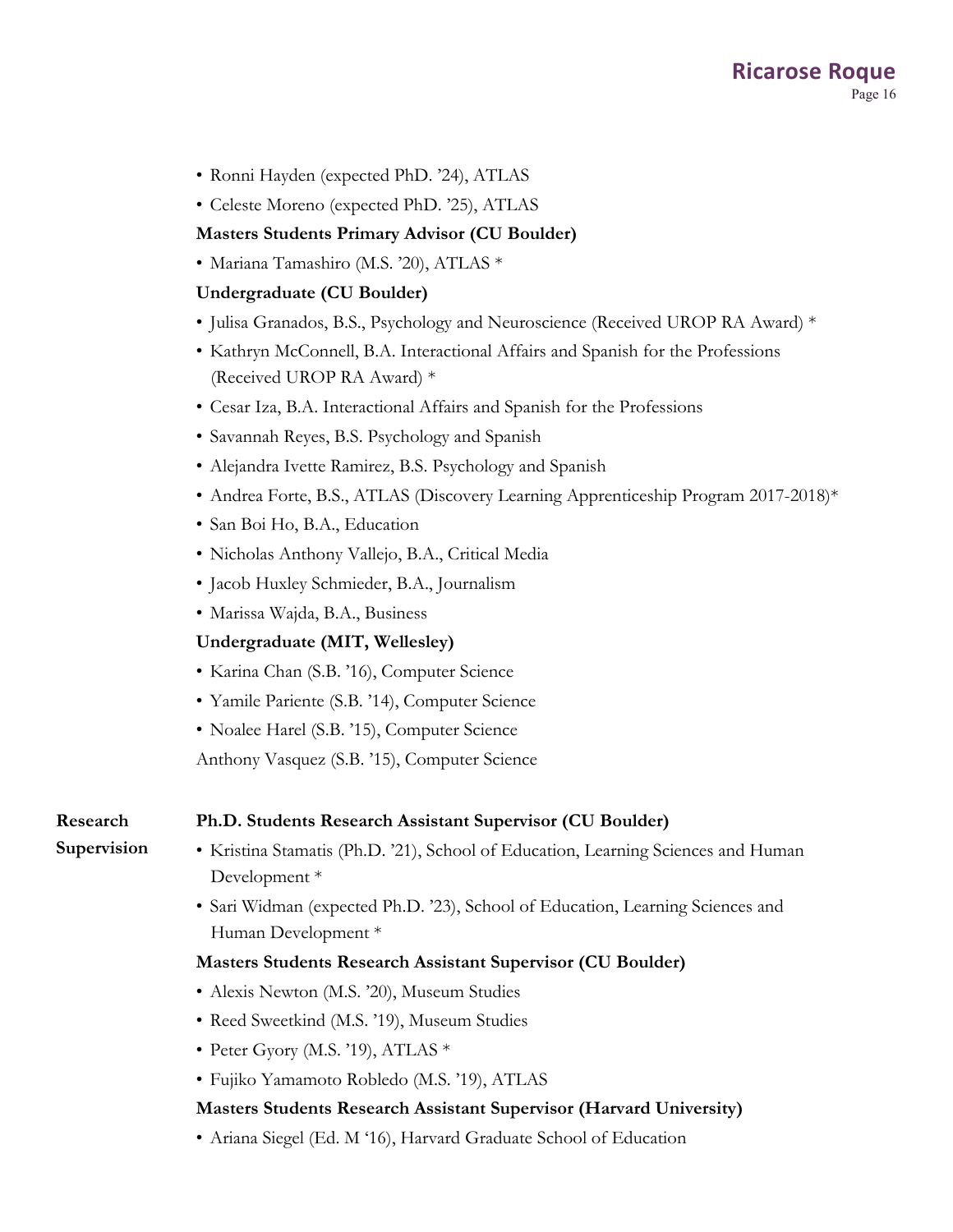- Irene Cho (Ed.M. '16), Harvard Graduate School of Education
- Nicholas Giacobbe (Ed.M. '15), Harvard Graduate School of Education
- Rupal Jain (Ed.M. '15), Harvard Graduate School of Education \*
- Ana Medina (Ed.M. '15), Harvard Graduate School of Education
- Erica Rabner (Ed.M. '15), Harvard Graduate School of Education
- Cindy Yang (Ed.M. '15), Harvard Graduate School of Education
- Saskia Leggett (Ed.M. '14), Harvard Graduate School of Education \*
- Karina Lin (Ed.M. '14), Harvard Graduate School of Education \*
- Richard Liuzzi (Ed.M. '14), Harvard Graduate School of Education \*
- Xiaodi Chen (Ed.M. '13), Harvard Graduate School of Education \*

## **Undergraduate (CU Boulder)**

- Haley Renee Barnes, B.S., Engineering Plus (Discovery Learning Apprenticeship Program 2021-2022)
- Diego Velazquez, B.S., Chemical and Biological Engineering (Discovery Learning Apprenticeship Program 2021-2022)
- Jose Rogelio Manriquez-Hernandez, B.A., Education
- Anna Howard, B.S., Environmental Engineering \* (Discovery Learning Apprenticeship Program 2020-2021)

### **Committee Ph.D. Student Committees (CU Boulder)**

**Member**

- Kimberly Bianca Warren (expected Ph.D. '23), Department of Critical Media Practices (Dissertation)
- Brandon Grossman (expected Ph.D. '24), School of Education, Learning Sciences and Human Development (Comprehensive Exam, Dissertation)
- Sari Widman (expected Ph.D. '23), School of Education, Learning Sciences and Human Development (Comprehensive Exam, Dissertation)
- Erica Van Steenis (PhD '19), School of Education, School of Education, Learning Sciences and Human Development (Comprehensive Exam, Dissertation)
- Colin Ackerman (PhD '19), Media Studies, (Dissertation)
- Lila Finch (PhD '20), ATLAS (Preliminary Exam)

## **Masters Students Committees (MIT, Tufts University)**

- Lily Gabaree (M.S. '21), Media Arts and Sciences, MIT Media Lab
- Madhu Govin (M.S. '19), Childhood Development, Tufts University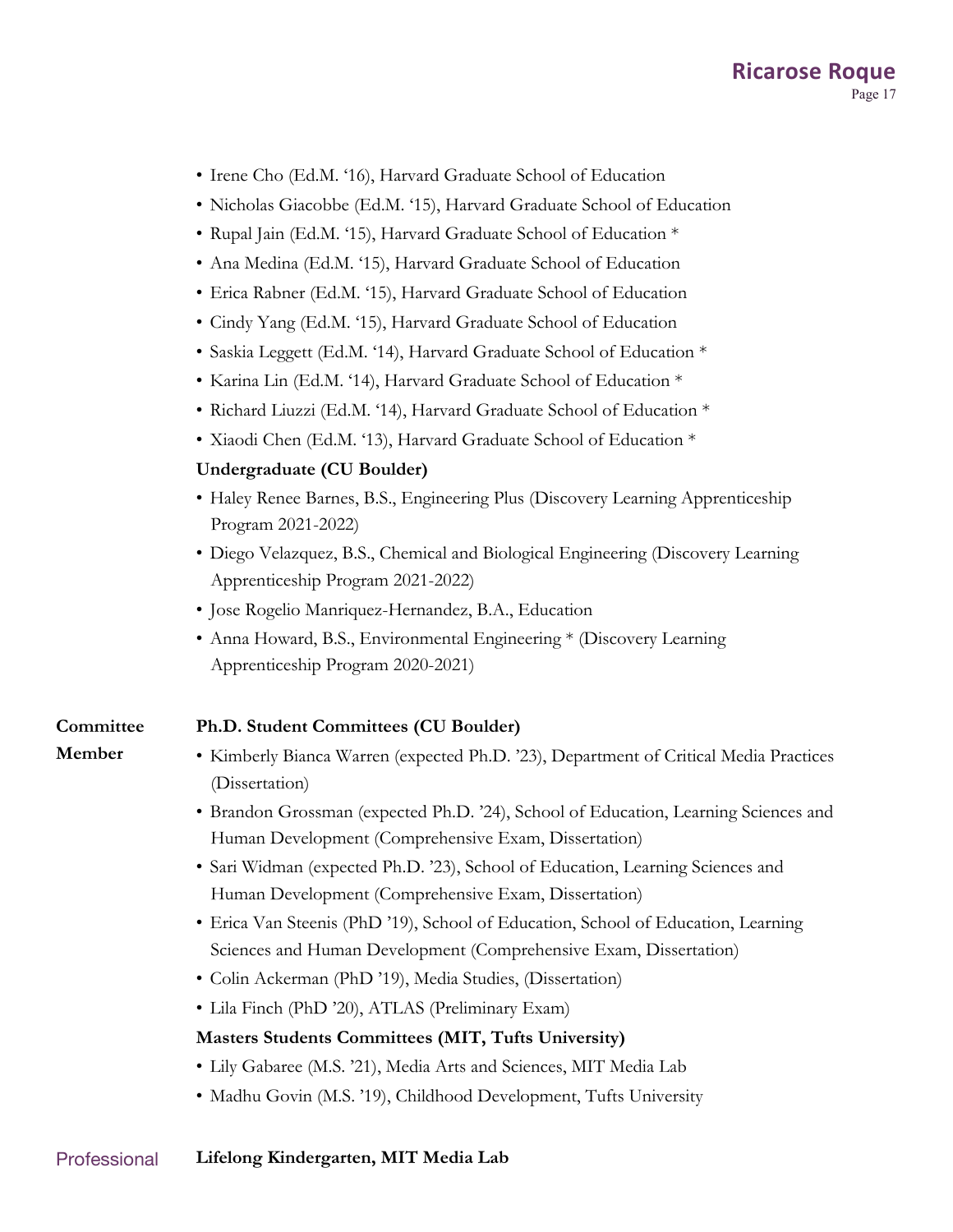- Experience Research Assistant, Aug 2010 Aug 2016
	- Research with Professor Mitchel Resnick and Lifelong Kindergarten group studying the role of social support in engaging youth creative learning experiences with computing.

## **Office of STEM Education Partnerships, Northwestern University**

Software Developer, Dec 2008 – Jul 2010

• Developed, designed and managed under the guidance of Professor Kemi Jona the technical development of remote online labs or iLabs that allow students to access experimental equipment housed in universities around the world.

## **Project GUTS, Santa Fe Institute**

Regional Coordinator, Jun 2009 – Jun 2010

• Coordinated the expansion of after-school Project GUTS clubs into the Chicago area from New Mexico, where the program originated, under the guidance of Irene Lee.

## **StarLogo TNG, MIT Scheller Teacher Education Program**

Project Manager, Feb 2008 – Oct 2008

- Collaborated with Department of Homeland Security to develop curricula under the direction of Professor Eric Klopfer using Starlogo TNG for middle school students to pursue math, science, and technology.
- Developed and led student workshops and professional development workshops for middle and high school teachers in the greater Boston area.

## **StarLogo TNG, MIT Scheller Teacher Education Program**

Research Assistant, Feb 2006 – Aug 2007

- Created OpenBlocks, an extendable framework for graphical programming systems, allowing any developer to build their own graphical programming environment like Starlogo TNG. Applied framework to EvoBeaker, an educational software for middle school students to study complex biological simulations. Used by Google to create first version of App Inventor for Android.
- Managed redesign of front-end interface and implementation of Starlogo TNG with team of 4 developers to increase robustness, scalability, performance, and extendibility of software.

## **Physical Language Workshop, MIT Media Lab**

Research Assistant, Jun 2003 – Jan 2004

• Designed and implemented prototypes for Mini, a simple web pixel editor, and Piquant Café, a graphical and interactive chat room, in Java, for online digital design community Open Studio under the direction of Professor John Maeda.

- Memberships International Society of the Learning Sciences, 2013 present
	- Association for Computing Machinery, 2010 present
	- American Educators Research Association, 2011 present
	- Eta Kappa Nu National Honor Society, 2005